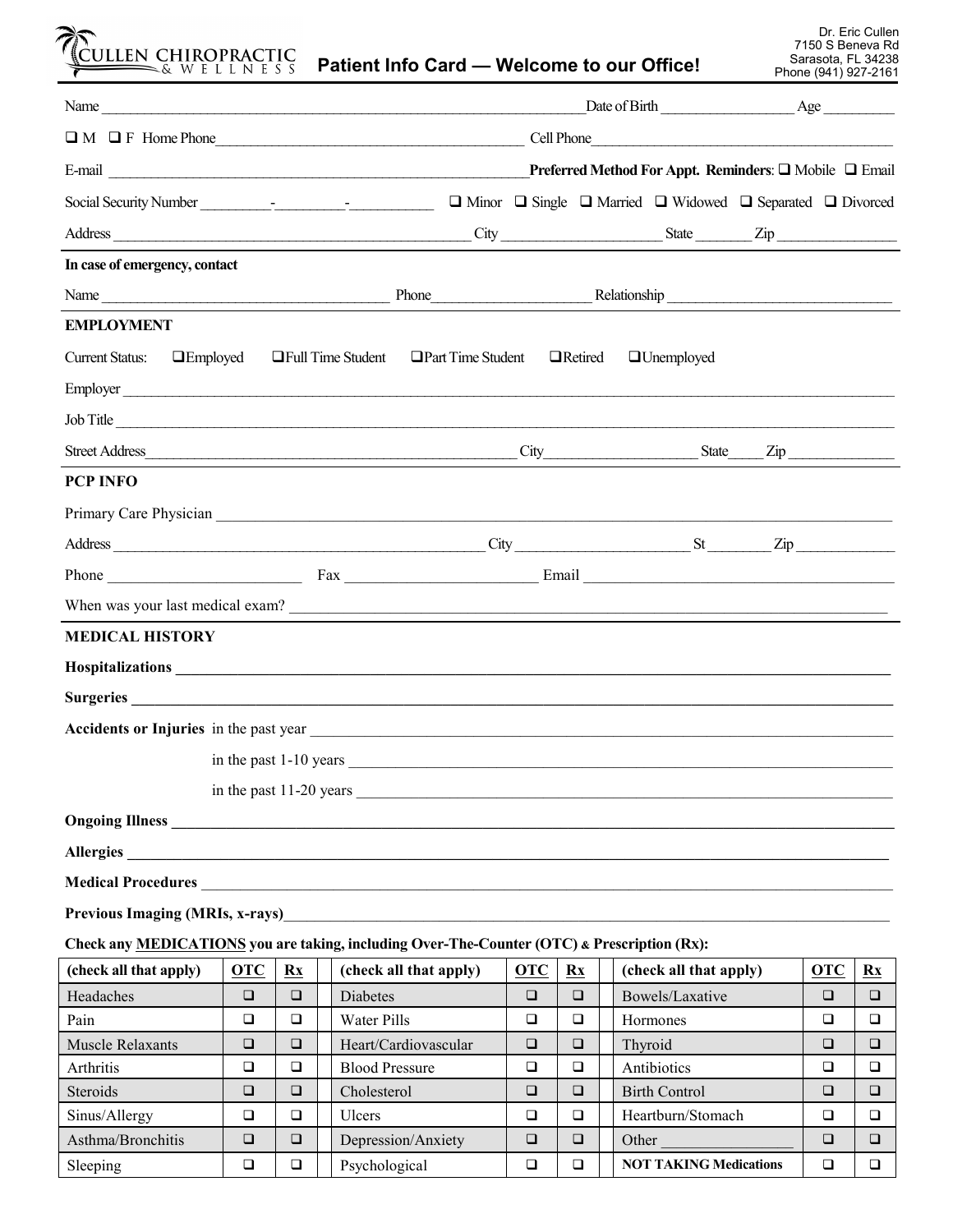# **FAMILY HISTORY**

| Is there a family history of any of the following conditions? Please indicate family relation. (Parents, grandparents and siblings) |              |                                    |                     |                         |  |  |  |
|-------------------------------------------------------------------------------------------------------------------------------------|--------------|------------------------------------|---------------------|-------------------------|--|--|--|
|                                                                                                                                     |              |                                    |                     |                         |  |  |  |
| $\Box$ Cancer                                                                                                                       |              |                                    |                     |                         |  |  |  |
|                                                                                                                                     |              |                                    |                     |                         |  |  |  |
|                                                                                                                                     |              |                                    |                     |                         |  |  |  |
| <b>SOCIAL HISTORY</b>                                                                                                               |              |                                    |                     |                         |  |  |  |
| Cigarettes/Tobacco                                                                                                                  | $\Box$ None  | $\Box$ In the past                 | $\Box$ Currently    |                         |  |  |  |
| Alcohol Use                                                                                                                         | $\Box$ None  | $\Box$ Light/Moderate              | $\Box$ Heavy        | $\Box$ Former Alcoholic |  |  |  |
| Activity Level (Exercise)                                                                                                           | $\Box$ None  | $\Box$ Light                       | $\Box$ Moderate     | $\Box$ Vigorous         |  |  |  |
| How would you rate your stress level?                                                                                               | $\Box$ Low   | $\Box$ Moderate                    | $\Box$ High         |                         |  |  |  |
| <b>DIETARY HABITS</b>                                                                                                               |              |                                    |                     |                         |  |  |  |
| <b>Soft Drinks</b>                                                                                                                  | $\Box$ Daily | $\Box$ Weekly                      | $\Box$ Occasionally | $\Box$ Never            |  |  |  |
| Fresh/homemade foods                                                                                                                | $\Box$ Daily | $\Box$ Weekly                      | $\Box$ Occasionally | $\Box$ Never            |  |  |  |
| Preprocessed/packaged/restaurant food                                                                                               | $\Box$ Daily | $\Box$ Weekly                      | $\Box$ Occasionally | $\Box$ Never            |  |  |  |
| Water                                                                                                                               | $\Box$ Daily | $\Box$ Weekly                      | $\Box$ Occasionally | $\Box$ Never            |  |  |  |
| <b>Caffeine Drinks/Products</b>                                                                                                     | $\Box$ Daily | $\Box$ Weekly                      | $\Box$ Occasionally | $\Box$ Never            |  |  |  |
| <b>NUTRITIONAL SUPPLEMENTS</b>                                                                                                      |              |                                    |                     |                         |  |  |  |
| Energy products                                                                                                                     | $\Box$ Daily | $\Box$ Weekly                      | $\Box$ Occasionally | $\Box$ Never            |  |  |  |
| Over-the-counter stimulants                                                                                                         | $\Box$ Daily | $\Box$ Weekly                      | $\Box$ Occasionally | $\Box$ Never            |  |  |  |
| <b>SLEEP</b>                                                                                                                        |              |                                    |                     |                         |  |  |  |
| What is the average number of hours you sleep per night?                                                                            |              |                                    |                     |                         |  |  |  |
| Do you wake up feeling: $\Box$ Tired/un-rested                                                                                      |              | $\Box$ Awake and ready for the day |                     |                         |  |  |  |
| Previous chiropractic care?                                                                                                         |              |                                    |                     |                         |  |  |  |
|                                                                                                                                     |              |                                    |                     |                         |  |  |  |
| Whom may we thank for referring you?                                                                                                |              |                                    |                     |                         |  |  |  |
| Is the condition you are here for today a result of:<br>$\Box$ Employment<br>Auto Accident / Personal Injury Case                   |              |                                    |                     |                         |  |  |  |
|                                                                                                                                     |              |                                    |                     | $\Box$ Other            |  |  |  |
|                                                                                                                                     |              |                                    |                     |                         |  |  |  |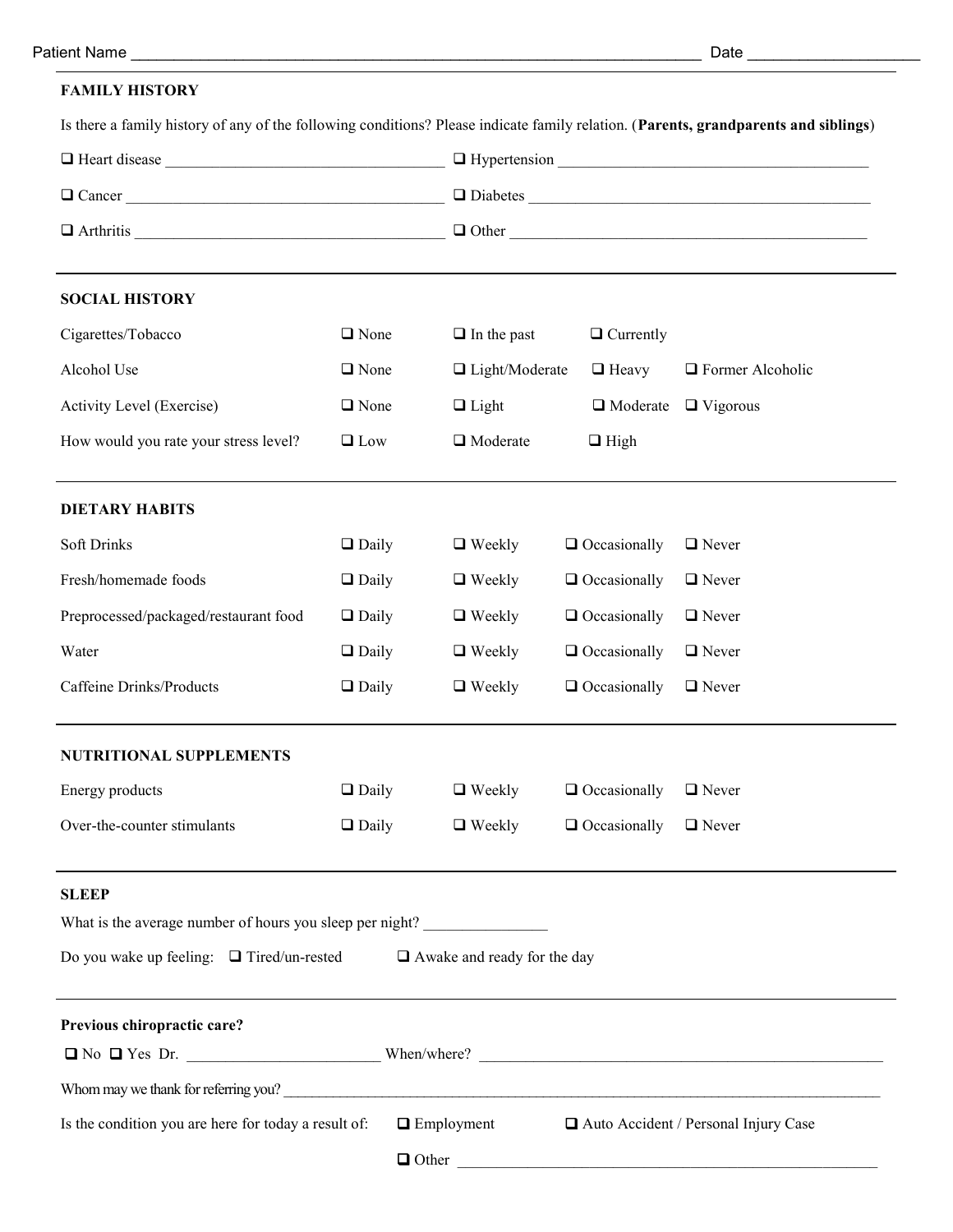# **REVIEW OF SYSTEMS (Check all that apply. Past and Present)**

# **General**

- ❑ Chills ❑ Fainting ❑ Fever
- ❑ Forgetfulness
- ❑ Loss of Weight
- ❑ Nervousness
- ❑ Sweats

#### **Genito-Urinary** ❑ Blood in urine

- ❑ Frequent urination ❑ Lack of bladder control
- ❑ Painful urination

# **Eyes**

- ❑ Crossed eyes
- ❑ Double vision
- ❑ Vision Flashes
- ❑ Vision Halos
- ❑ Blurred vision

# **Ears/Nose/Throat**

- ❑ Earache
- ❑ Ear Discharge
- ❑ Loss of hearing
- ❑ Nose bleeds
- ❑ Hoarseness
- ❑ Difficulty swallowing
- ❑ Persistent cough

## **Respiratory**

- ❑ Cough
- ❑ Congestion
- ❑ Distress
- ❑ Sputum
- ❑ Shortness of breath

**Std Procedure**  $\bigcirc$  98940 CMT 1 - 2 regions  $\bigcirc$  98941 CMT 3 - 4 regions  $\bigcirc$  98942 CMT 5 regions Q 98943 CMT Extremity

97140 Manual Therapy Technique

Q 97012 MECHANICAL Traction G0283 Elec Stim other than Wound

97035 Ultrasound

97010 Hot/Cold

### **Endocrine** ❑ Weight gain ❑ Weight loss ❑ Hoarseness ❑ Heat Intolerance ❑ Cold Intolerance ❑ Breast Changes ❑ Hair Changes ❑ Extreme Thirst

- **Gastrointestinal**
- ❑ Appetite poor ❑ Bloating
- ❑ Bowel changes
- ❑ Excessive hunger
- ❑ Excessive thirst
- ❑ Gas
- ❑ Hemorrhoids
- ❑ Nausea
- ❑ Rectal bleeding
- ❑ Stomach pain
- ❑ Vomiting no blood
- ❑ Vomiting with blood

#### **Cardiovascular** ❑ Poor circulation

- ❑ Rapid heart beat
- ❑ Swelling of ankles
- ❑ Varicose veins

# **Men only**

- ❑ Breast lumps ❑ Erection difficulties ❑ Lump in testicles ❑ Penis discharge ❑ Sore on penis
- ❑ Prostate Problem ❑ Other \_\_\_\_\_\_\_\_\_\_
- **Women Only**
- ❑ Abnormal pap smear
- ❑ Bleeding between
- periods ❑ Breast lumps
- ❑ Miscarriage
- ❑ Extreme menstrual pain
- ❑ Hot flashes
- ❑ Nipple discharge
- ❑ Painful intercourse
- ❑ Vaginal discharge
- ❑ Vaginal Infections
- ❑ Date of last menstrual period
- ❑ Date of last pap
- smear\_\_\_\_\_\_\_\_\_\_\_\_\_ ❑ Have you had a
- mammogram?
- □ Are you pregnant?
- □ Number of children
- ❑ Other \_\_\_\_\_\_\_\_\_\_\_

# **Integumentary (skin)**

Are you a full-time Florida resident? ❑ Yes ❑ No, I am a seasonal resident from \_\_\_\_\_\_\_\_\_\_\_\_\_\_\_\_\_\_\_\_\_\_ staying in Florida \_\_\_\_\_\_\_\_\_\_\_\_ months

**FOR OFFICE USE ONLY:**

**Dx**

 $\mathcal{L}$  , we have the set of the set of the set of the set of the set of the set of the set of the set of the set of the set of the set of the set of the set of the set of the set of the set of the set of the set of the  $\mathcal{L}_\text{max}$  and  $\mathcal{L}_\text{max}$  and  $\mathcal{L}_\text{max}$  $\mathcal{L}$  , we have the set of the set of the set of the set of the set of the set of the set of the set of the set of the set of the set of the set of the set of the set of the set of the set of the set of the set of the  $\mathcal{L}_\text{max}$  and  $\mathcal{L}_\text{max}$  and  $\mathcal{L}_\text{max}$  $\mathcal{L}$  , we have the set of the set of the set of the set of the set of the set of the set of the set of the set of the set of the set of the set of the set of the set of the set of the set of the set of the set of the  $\mathcal{L}_\text{max}$  and  $\mathcal{L}_\text{max}$  and  $\mathcal{L}_\text{max}$  $\mathcal{L}_\text{max}$  and  $\mathcal{L}_\text{max}$  and  $\mathcal{L}_\text{max}$  $\mathcal{L}$  , we have the set of the set of the set of the set of the set of the set of the set of the set of the set of the set of the set of the set of the set of the set of the set of the set of the set of the set of the \_\_\_\_\_\_\_\_\_\_\_\_\_\_\_\_

- ❑ Bruise easy
- ❑ Hives
- ❑ Change in moles ❑ Sores that won't heal
- ❑ Itching
- ❑ Unusual swelling
- ❑ Sores/ulcers
- ❑ Rash
- ❑ Scars

Signature \_\_\_\_\_\_\_\_\_\_\_\_\_\_\_\_\_\_\_\_\_\_\_\_\_\_\_\_\_\_\_\_\_\_\_\_\_\_\_\_\_\_\_\_\_\_\_\_\_\_\_\_\_\_\_\_\_\_\_\_\_\_\_\_\_\_ Date \_\_\_\_\_\_\_\_\_\_\_\_\_\_\_\_\_\_\_\_\_\_\_\_\_\_\_

**Std Procedure** 99202 New Patient Exam: 20 min 99203 New Patient Exam: 30 min 99204 New Patient Exam: 45 min Q 99241 Consultation: 15 Min 99242 Consultation: 30 Min 99243 Consultation: 40 Min 97530 Therapeutic Activities Q 97110 Therapeutic Exercise Q A4452 Rocktape Application

## **Neurological**

- ❑ Seizures ❑ Vertigo
- ❑ Dizziness
- □ Hand Trembling
- ❑ Loss of Sensations
- ❑ Loss of facial expression

❑ Bulimia ❑ Cancer ❑ Cataracts ❑ Chemical Dependency ❑ Chicken Pox ❑ Diabetes ❑ Emphysema ❑ Epilepsy ❑ Glaucoma ❑ Goiter ❑ Gonorrhea ❑ Gout

❑ Heart Disease ❑ Hepatitis ❑ Hernia ❑ Herpes

❑ High Cholesterol ❑ HIV Positive ❑ Kidney Disease ❑ Liver Disease ❑ Measles

❑ Migraine Headaches ❑ Mononucleosis ❑ Multiple Sclerosis

❑ Psychiatric Care ❑ Rheumatic Fever ❑ Scarlet Fever ❑ Stroke

❑ Suicide Attempt ❑ Thyroid Fever ❑ Ulcers

❑ Venereal Disease ❑ Other \_\_\_\_\_\_\_\_\_\_\_\_

**Adjustive Techniques** Diversified

**Segments Adjusted** Cervical 1 2 3 4 5 6 7 Thoracic 1 2 3 4 5 6 7

Lumbar 1 2 3 4 5 Ilium Left Right Sacrum Left Right

 Arthostim Thompson Activator

Directional Non-Force

2-17-2022

8 9 10 11 12

❑ Mumps ❑ Pneumonia ❑ Polio

- ❑ Weak Grip
- ❑ Paralysis
- ❑ Difficulty of Speech
- ❑ Tingling ❑ Numbness
- ❑ Un-coordination

### **Psychiatric**

- ❑ Hyperventilation
- ❑ Insecurity
- ❑ Trouble Sleeping
- ❑ Irritable
- ❑ Undecidedness
- ❑ Timid
- ❑ Hallucinations ❑ Loss of Memory
- 
- ❑ Alcoholism
- ❑ Drug Addiction ❑ Drug Dependency ❑ Extreme Worry

❑ Sexual Problems ❑ Suicidal Thoughts **Conditions** ❑ AIDS ❑ Alcoholism ❑ Anorexia ❑ Appendicitis ❑ Bleeding Disorders ❑ Breast Lumps ❑ Bronchitis